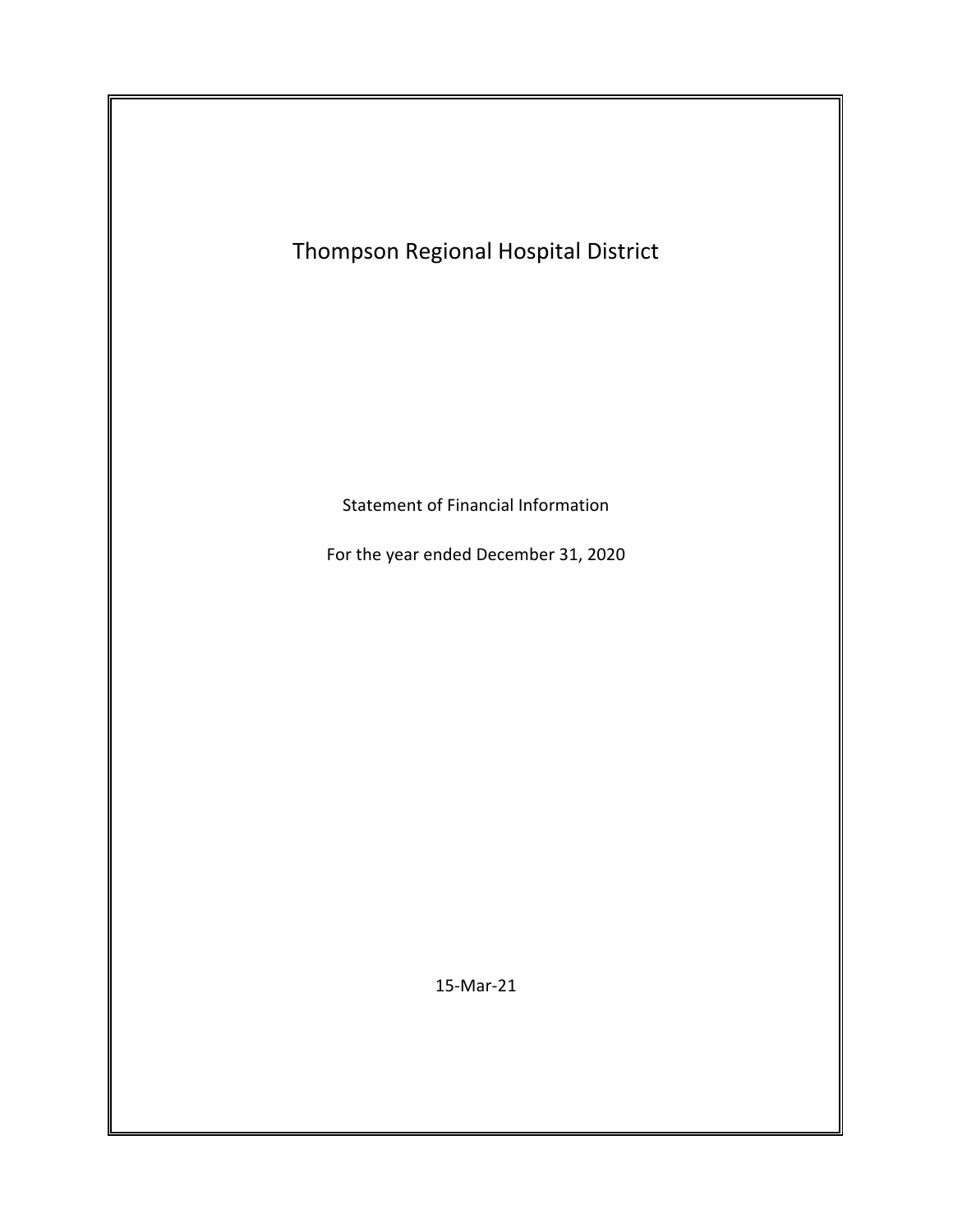Thompson Regional Hospital District Statement of Financial Information TABLE OF CONTENTS For the year ended December 31, 2020

## TABLE OF CONTENTS

| Page | $\mathbf{1}$ |
|------|--------------|
| Page | 2            |
| Page | 3            |
| Page | 4            |
| Page | 5            |
| Page | 6            |
| Page | 7            |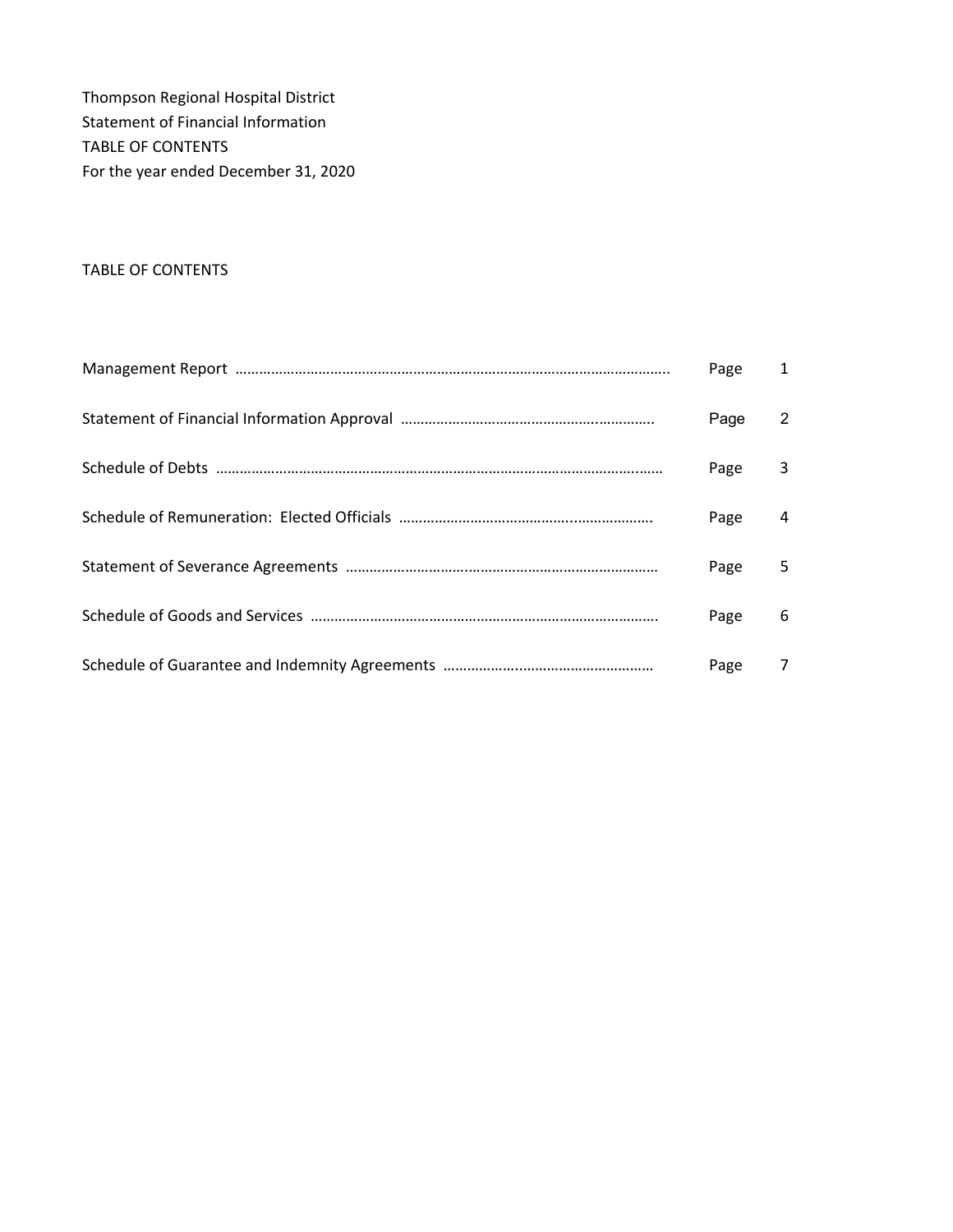### **THOMPSON REGIONAL HOSPITAL DISTRICT**

#### **MANAGEMENT REPORT**

The Financial Statements contained in this Statement of Financial Information under the *Financial Information Act* have been prepared by management in accordance with generally accepted accounting principles or stated accounting principles, and the integrity and objectivity of these statements are management's responsibility. Management is also responsible for all the statements and schedules, and for ensuring that this information is consistent, where appropriate, with the information contained in the financial statements.

Management is also responsible for implementing and maintaining a system of internal controls to provide reasonable assurance that reliable financial information is produced.

The Board of Directors is responsible for ensuring that management fulfills its responsibilities for financial reporting and internal control and exercises this responsibility through the Audit Committee of the Board. The Audit Committee meets with management and the external auditors at least two times per year.

The external auditors, KPMG LLP, conduct an independent examination, in accordance with generally accepted auditing standards, and express their opinion on the annual financial statements. Their examination does not relate to the other schedules and statements required by the Act. Their examination includes a review and evaluation of the Thompson Regional Hospital District's system of internal control and appropriate tests and procedures to provide reasonable assurance that the financial statements are presented fairly. The external auditors have full and free access to the Audit Committee of the Board and meet with it on a regular basis.

On behalf of the Thompson Regional Hospital District:

Dongers rue \_\_\_\_\_\_

Douglas Rae, CPA, CA 
BRACE CONSTRAINING Scott Hilderbrand

Director of Finance Chief Administrative Officer

 $\Box$  Prepared pursuant to Financial Information Regulation, Schedule 1, section 9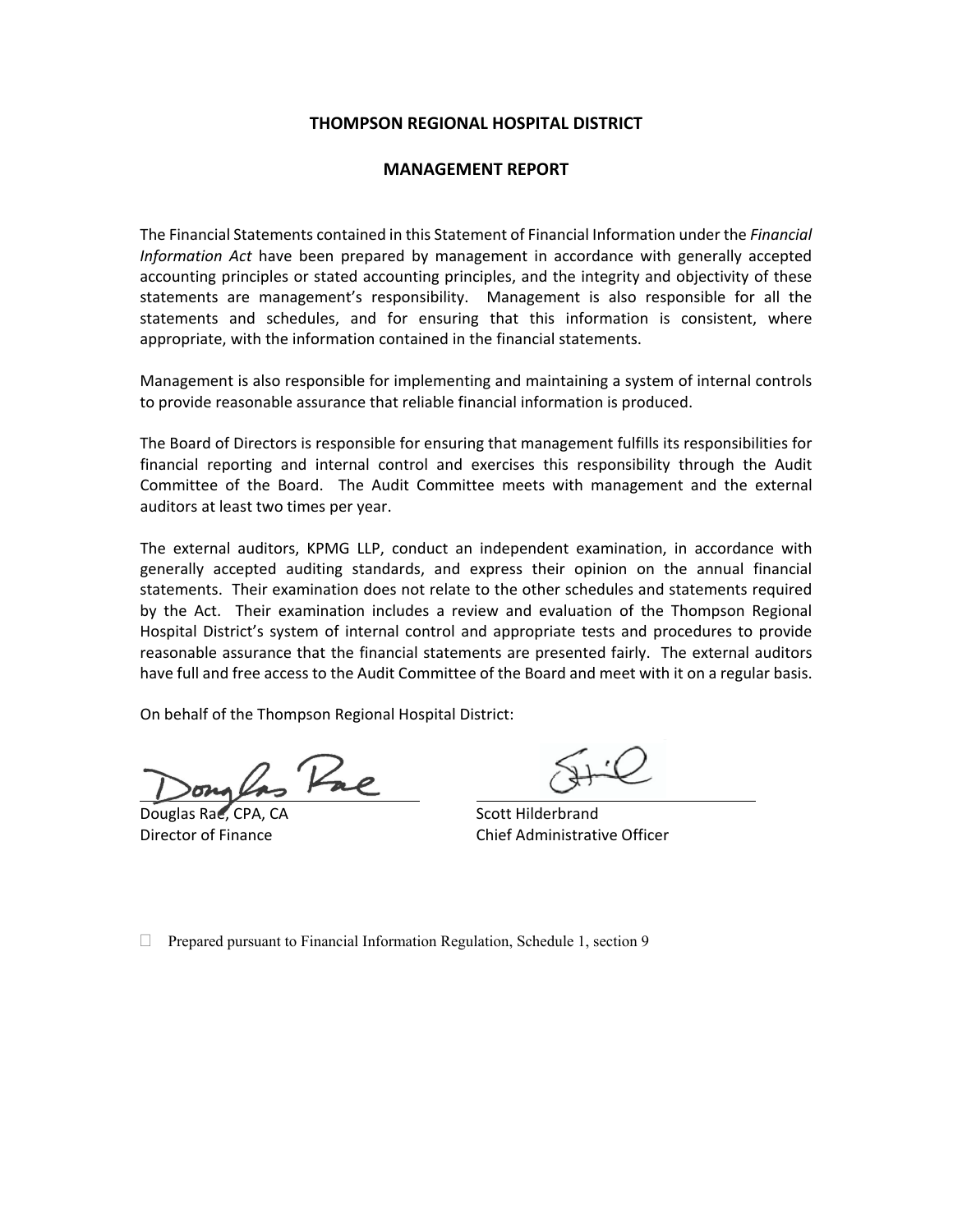| <b>THOMPSON REGIONAL HOSPITAL DISTRICT</b>                                                                                                                                                                                                                         |                             |  |  |  |
|--------------------------------------------------------------------------------------------------------------------------------------------------------------------------------------------------------------------------------------------------------------------|-----------------------------|--|--|--|
| <b>STATEMENT OF FINANCIAL INFORMATION APPROVAL</b>                                                                                                                                                                                                                 |                             |  |  |  |
| The undersigned, as authorized by the Financial Information Regulation, Schedule 1,<br>subsection $9(2)$ , approves all the statements and schedules included in this Statement of<br>Financial Information, produced under the <i>Financial Information Act</i> . |                             |  |  |  |
|                                                                                                                                                                                                                                                                    |                             |  |  |  |
| Scott Hilderbrand                                                                                                                                                                                                                                                  | Ken Christian               |  |  |  |
| Chief Administrative Officer                                                                                                                                                                                                                                       | Director on behalf of Board |  |  |  |
| March 25, 2021                                                                                                                                                                                                                                                     | March 25, 2021              |  |  |  |

 $\Box$  Prepared pursuant to the Financial Information Regulation, Schedule 1, section 9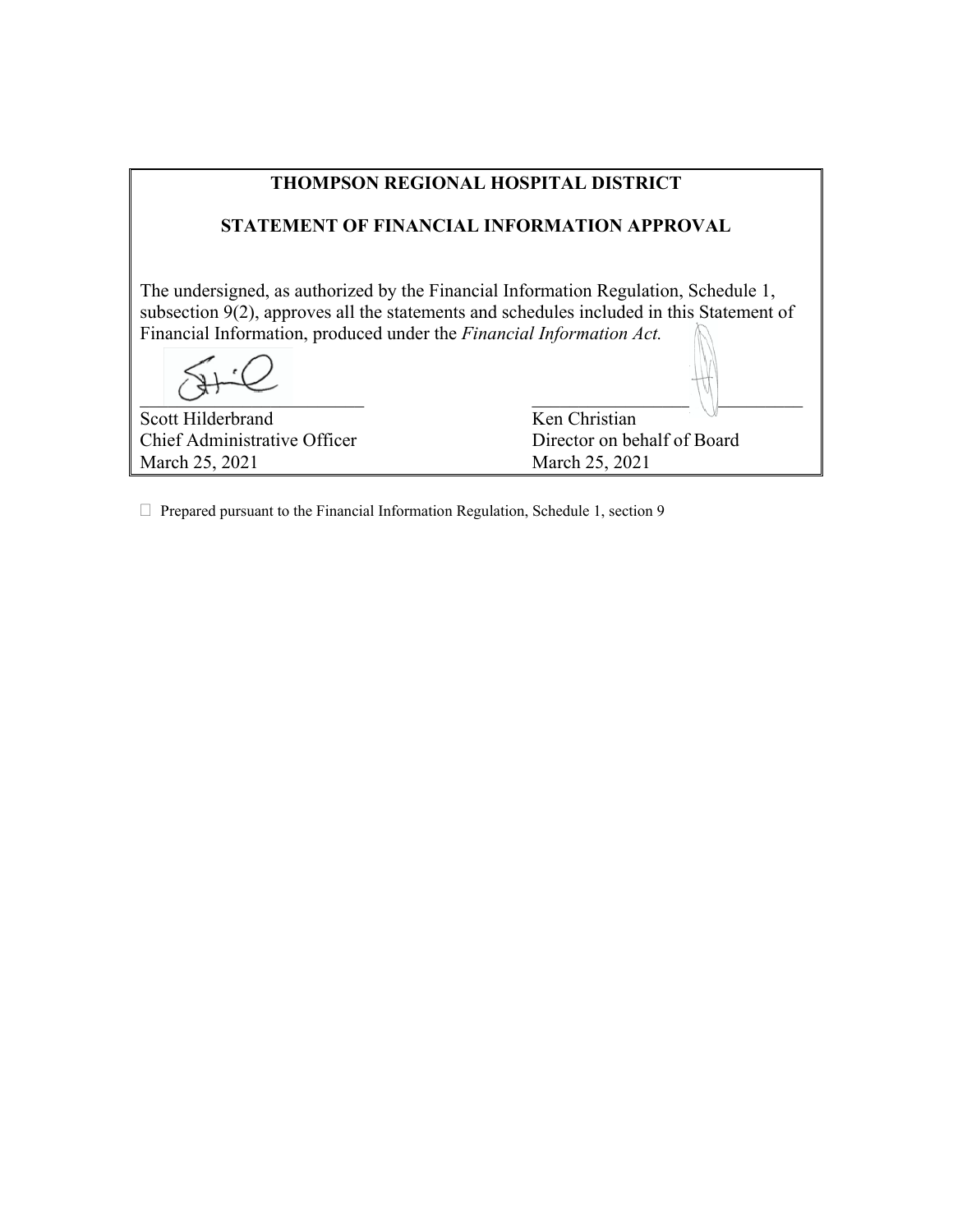## Thompson Regional Hospital District Statement of Financial Information SCHEDULE OF DEBTS For the year ended December 31, 2020

|        | <i><b>Issue</b></i> | Amount      | Interest | Maturity | Sinking |
|--------|---------------------|-------------|----------|----------|---------|
| Lender | Number              | Outstanding | Rate     | Date     | Fund    |
|        |                     |             |          |          |         |
| M.F.A. | 146                 | 118,975,858 | 3.200%   | 2038     | Yes     |

Note 1: The Municipal Finance Authority (MFA) maintains a sinking fund for all debenture debt. However, monies within the sinking fund have not been allocated to specific issues.

In Pac on

Douglas Rae, CPA, CA Director of Finance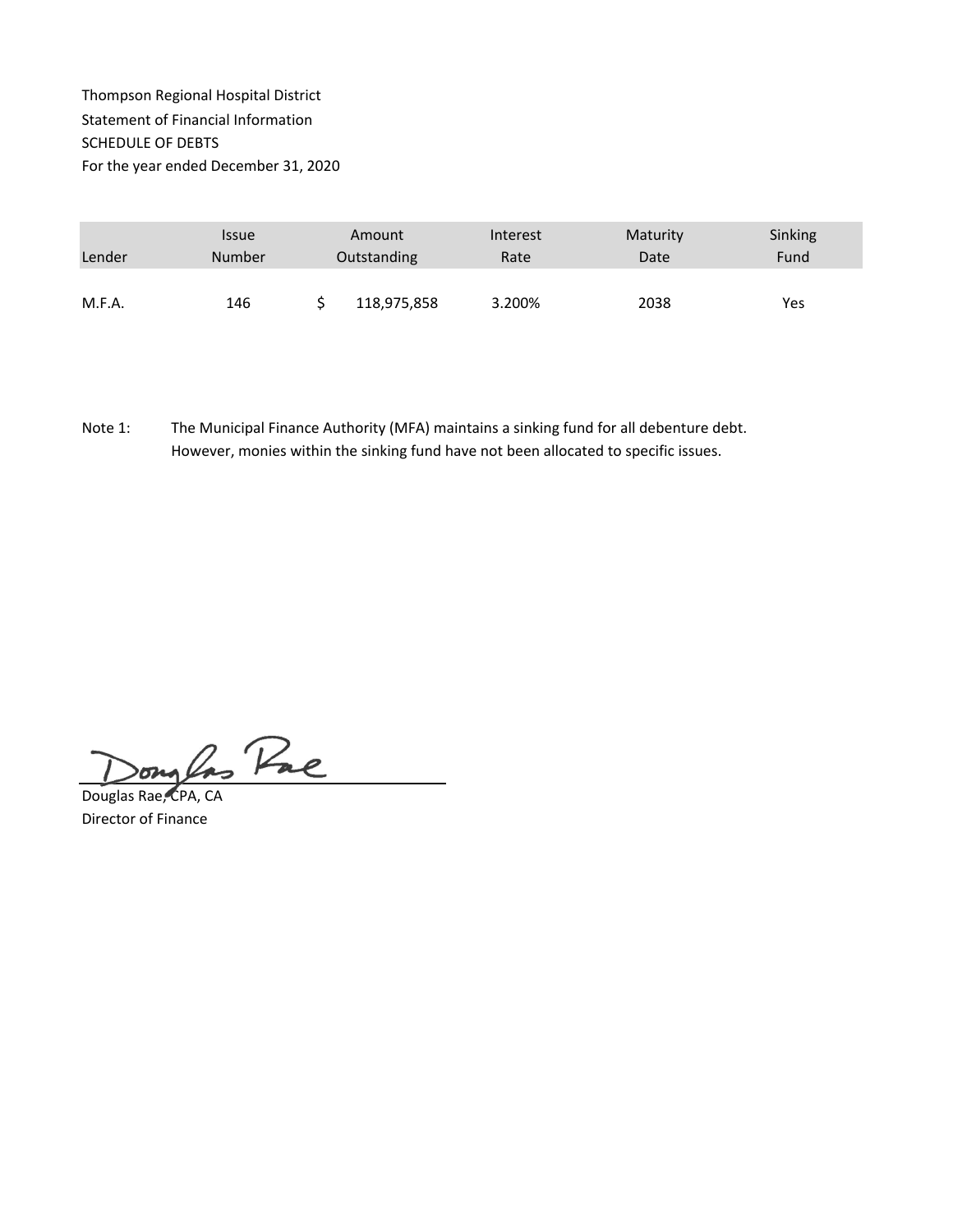Thompson Regional Hospital District Statement of Financial Information SCHEDULE OF REMUNERATION For the year ended December 31, 2020

| Director                                          | Remuneration | Expenses |     |
|---------------------------------------------------|--------------|----------|-----|
|                                                   |              |          |     |
| Total Director Remuneration: - Over \$75,000      | $- S$        |          |     |
| Total Director Remuneration: - \$75,000 and Under | 13.070       |          | 246 |
|                                                   | 13,070       |          | 246 |

2 Pac  $\delta$ 

Douglas Rae, CPA, CA Director of Finance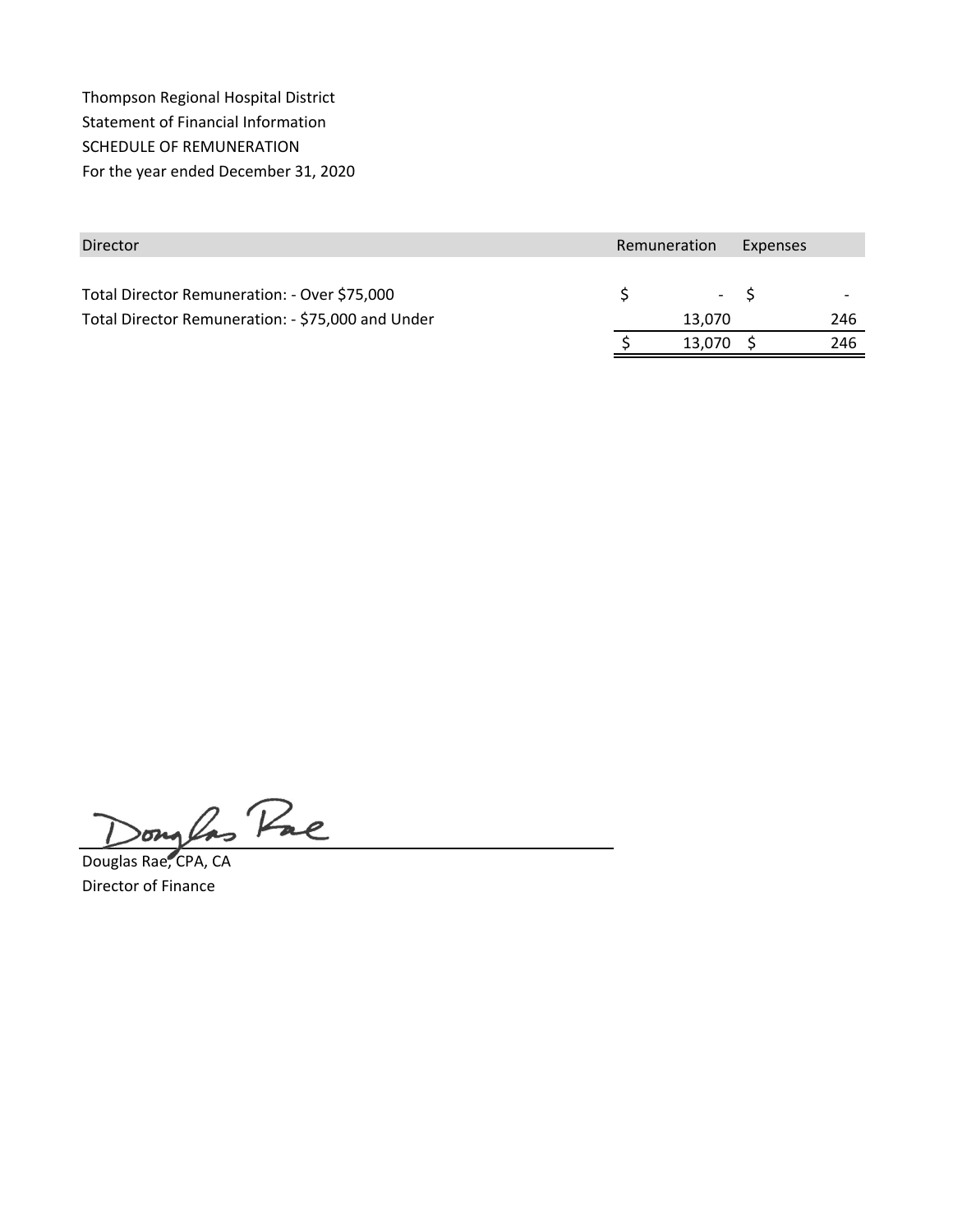# **THOMPSON REGIONAL HOSPITAL DISTRICT**

# **STATEMENT OF SEVERANCE AGREEMENTS**

There were no severance agreements made between the Thompson Regional Hospital District and its non-unionized employees during fiscal year 2020.

 $\Box$  Prepared pursuant to the Financial Information Regulation, Schedule 1, subsection 6(8)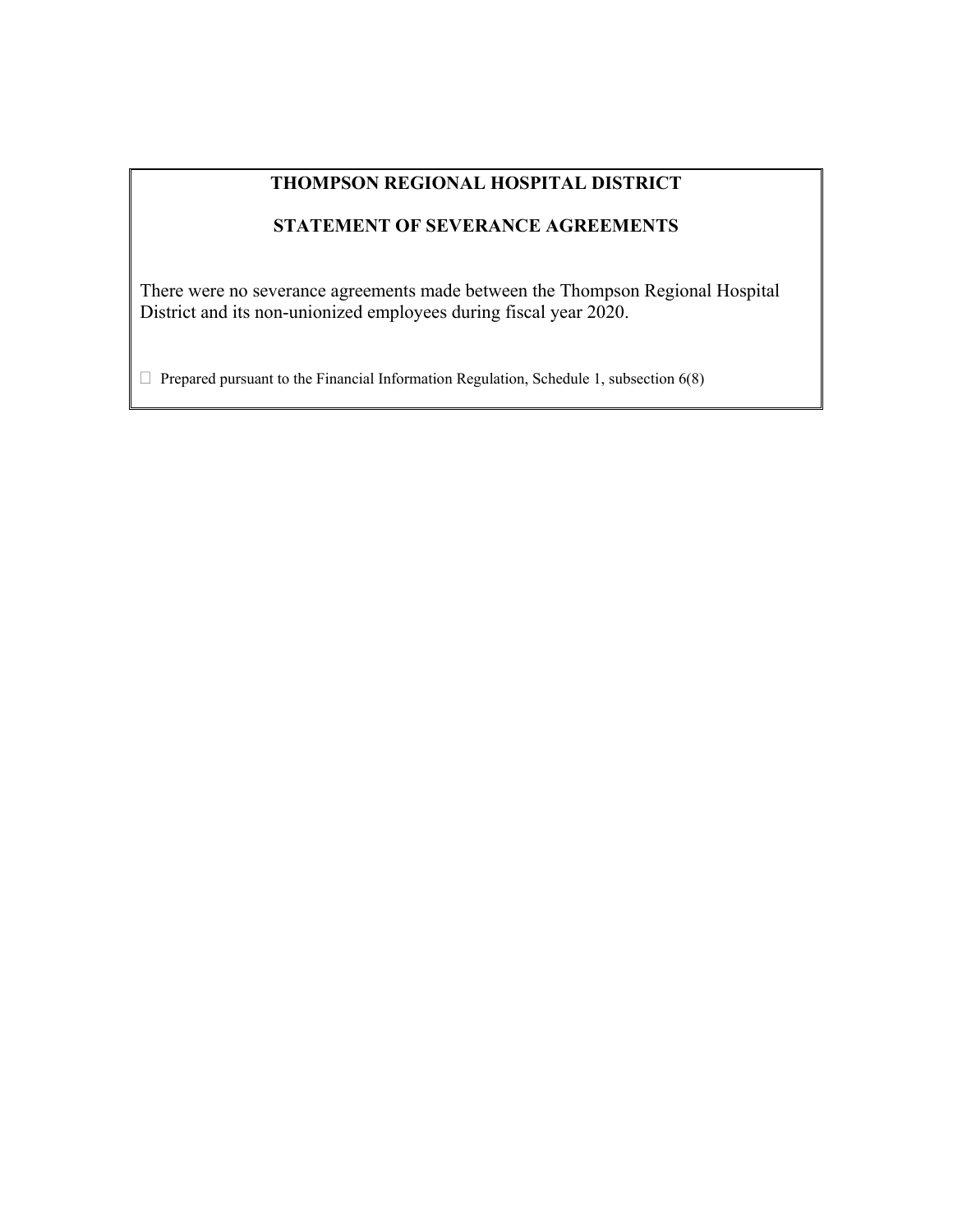Thompson Regional Hospital District Statement of Financial Information SCHEDULE OF GOODS AND SERVICES For the year ended December 31, 2020

| Supplier                                                      | Amount                        |  |
|---------------------------------------------------------------|-------------------------------|--|
| Interior Health - Capital<br><b>Munipal Finance Authority</b> | \$<br>57,953,671<br>8,914,144 |  |
| Total expenditures of accounts over \$25,000:                 | \$<br>66,867,815              |  |
| Total expenditures of accounts \$25,000 or less:              | 12,160                        |  |
| Total expenditures for provision of goods and services:       | 66,879,975                    |  |

songlas Pae

Douglas Rae, CPA, CA Director of Finance